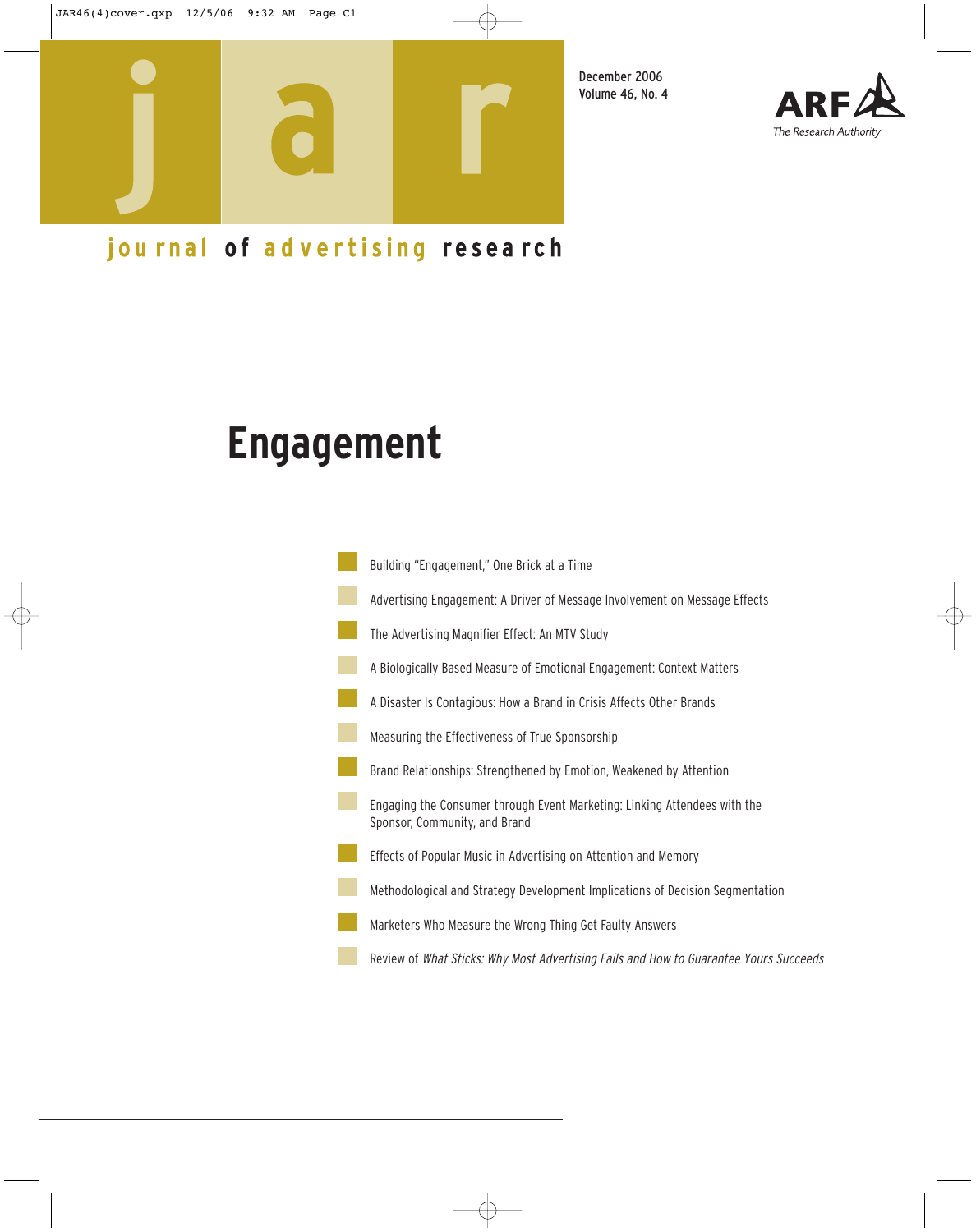## Measuring the Effectiveness of True Sponsorship

#### BILL HARVEY

TRA, Inc. bhncm@ix.netcom.com

#### STU GRAY

Independent Consultant stugrayresearch@aol.com

#### GERALD DESPAIN

Next Century Media, Inc. gdespain@att.net

Twenty-eight studies were conducted for leading advertisers to measure the persuasion of sponsorship without advertising on the internet. Experimental design maintained identical content except for the sponsorship message in the test group missing from the control group. The two groups were random replicates. Persuasion measures used were those accepted by the advertisers involved as being most predictive of sales. Average lift in purchase intent/brand consideration was 29 percent, which compares to an average lift of 4 percent across all ARS Persuasion tests. Across the 28 studies the results were consistent in 100 percent of cases, with the test group higher than the control group. Statistical significance was achieved in virtually all cases at 95 percent confidence. In a different study, the sponsored content was specifically courseware offered free on the internet by major advertisers. Here the measurement was ROI based on a questionnaire self-report of brand purchase and price paid. Sample size was over 196,000 intab questionnaires with a 65 percent response rate. ROI for sponsored educational content averaged 55:1, about 27 times the published average of all MMA ROI results. The latter study also obtained supplementary measures of satisfaction, increased brand perception, brand promoter, willingness to take future courses, etc., the results of which were highly positive and hence strongly supportive of the ROI results. These studies point strongly to a major role for classical "True" sponsorship in the future of advertising in all media, including internet, linear TV, VOD, mobile, etc.

#### INTRODUCTION

Sponsorship is again on the rise, and marketers have called for new efforts by researchers to measure the business value of this form of marketing communications. The methodologies appropriate to making sponsorship accountable are similar to those used for other forms of advertising, and the effects of sponsorship fit within the continuum of effects known as the ARF Model. What causes Persuasion in the sponsorship context appears, however, to be logically different from what causes Persuasion in the advertising context. Advertising appears to work

by causing improvements directly in brand perception, whereas sponsorship appears to work by causing improvement directly in the perception of the sponsoring company and often indirectly by halo effect in the brand perception. However, even when brand perception is not affected, sponsorship can increase purchase intent, apparently as result of gratitude toward the sponsor.

#### BACKGROUND TO THIS STUDY SERIES

In 1999, Next Century Media was approached by Studio One, a major creator and syndicator of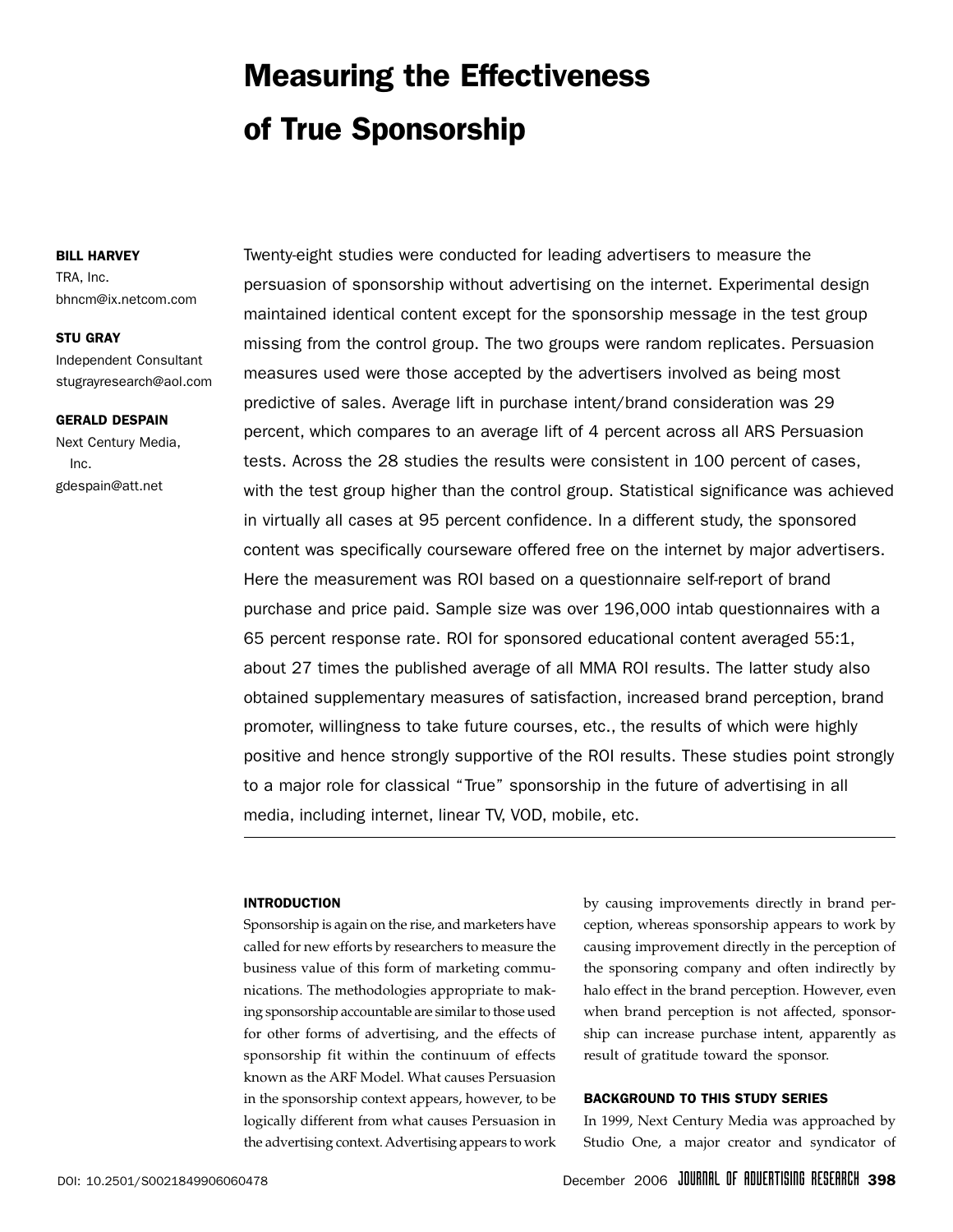sponsored content on the internet and in broadcast outlets, and was asked to develop a methodology for measuring the effects of internet sponsorships. In subsequent meetings with industry associations, including the Association of National Advertisers (ANA), the American Association of Advertising Agencies (AAAA), and *American Demographics Magazine*, Studio One Networks and Next Century Media organized SEI LLC, whose purpose is to make those methodologies applicable across all media, including television and event sponsorships. The methodology has been applied first to the internet and is expanding, using constant yardsticks across all media. Between 2000 and 2006, SEI has executed 30 sponsorship studies for 12 top advertisers. Twenty-eight of these studies for 10 top advertisers have been completed, and their results are contained in this report.

#### CURRENT QUESTIONS

Sponsorships were the original advertising form on radio and television. Sponsored events today generate more total dollars than all media advertising combined (from a combination of sponsor expenditure plus ticket sales). On the internet, sponsorship revenues are expanding faster than banner revenues. In the future, the rise in penetration of personal video recorders [(PVRs) also known as digital video recorders (DVRs)] such as TiVo, as well as the duplication of PVR function by cable and satellite set top boxes is expected to increase the consumer's ability to avoid normal advertising. Pundits are proclaiming that the future shall be a new Golden Age for sponsorship, product placement, and cast presenter commercials, in an effort by marketers to keep up the consumer's diet of marketing messages in face of the new hurdles—avoiding zapping by merging into the programming.

Despite all of the indicators pointing to the need for a clear understanding of the business value of sponsorships, marketers today remain unsure of how sponsorship works and how to properly measure its business value. Marketers see sponsorship as something different from advertising—but there has been no general clarification of how sponsorship differs from advertising, and what this implies in terms of how to make sponsorship accountable. Thus there has been a recent groundswell of interest expressed by advertisers and agencies alike in devising new forms of research to measure the business effects of sponsorships in all media—including events.

## HYPOTHESES OF THE SPONSORSHIP EFFECTIVENESS INDEX STUDIES

- 1. Sponsorship has recall and persuasion effects like traditional advertising.
- 2. Sponsorship operates through different cognitive processes than those utilized by traditional advertising.
- 3. Advertising changes the consumer's perception of a specific product while sponsorship changes the consumer's perception of a specific sponsor which can rub off positively on the brands of that sponsor and may increase the willingness to purchase those brands.
- 4. Sponsorship's positive business effects are maximized when:
	- a. The target audience is highly involved in the subject of the program or event being sponsored.
	- b. That audience perceives there to be a scarcity of content in the subject area relative to their appetite for it.
	- c. The program/event is executed so as to produce a high level of satisfaction with the material by the audience.

#### METHODOLOGY

When internet users click on a link to a sponsored program, they are intercepted by an invitation screen.

Before they are admitted to the program, they must answer yes or no to a question as to their willingness to answer a few questions "to help us improve the program," which they will be asked upon leaving the program. They may be offered an incentive ranging from a free magazine to a \$15 gift certificate at a popular book chain website, depending on the degree of the advertiser's willingness to incent respondents.

Users answering "no" are allowed to go to the program and are not contacted again. Users answering "yes" are also allowed to go to the program, and a random half of them are sent to a version of the program where the sponsor is not mentioned (the control group). Everything else about the program is identical across the exposed group and the control group. As respondents leave the program by any means (e.g., click on a banner, hit the back button, etc.), they receive a short onscreen questionnaire, which is the same for both the exposed group and control group. A person's status (agreed to participate or not, control or exposed group, already responded to questionnaire or not) persists across multiple sessions to prevent duplication of participants or showing sponsorship logos to the control group.

The questionnaire begins with questions about the editorial content, and how it might be improved. It then goes on to questions relevant to measuring sponsorship effectiveness, which are adapted for each sponsor's studies to reflect communications measures that the advertiser has found to be most predictive of sales, and which are therefore routinely used to assess advertising performance in tracking studies and in commercial pretesting. The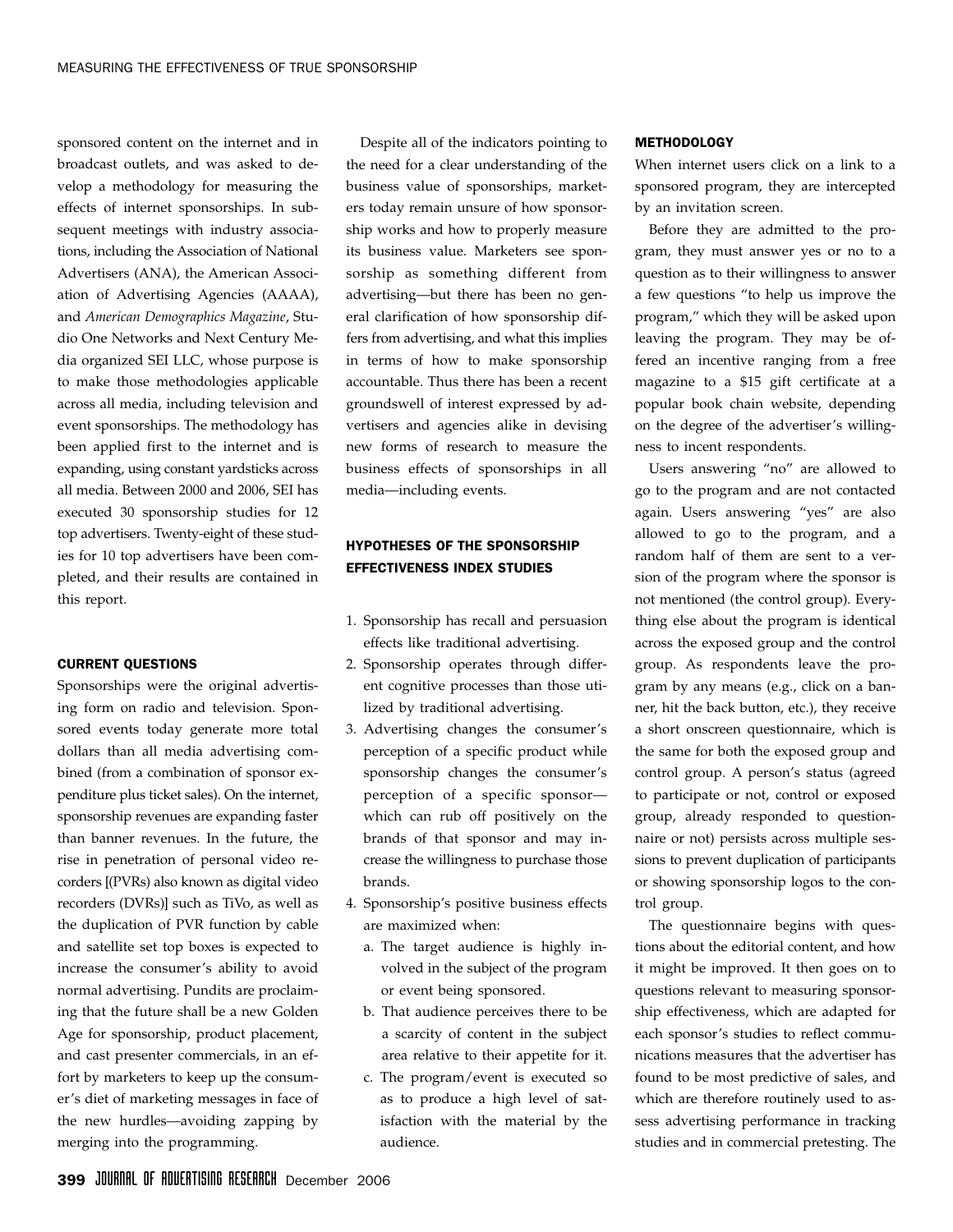difference in these measures is attributed to the effect of sponsorship, as all other variables have been held constant.

SEI's software can be calibrated so that all users clicking to go to a sponsored program may be intercepted, or a specific percentage of them can be intercepted.

#### FINDINGS

#### IAB study, 2003

During April–September 2003, the Interactive Advertising Bureau in conjunction with CondéNet, Forbes, Primedia, Register.com, Studio One Networks, Terra Lycos, and Yahoo, under the sponsorship of Volvo through Euro RSCG Circle.com, engaged SEI LLC to conduct a major industry landmark study of the two main types of internet sponsorship, True Sponsorship as defined above versus Common Sponsorship (the latter consisting of all other forms of internet sponsorship, differentiated from true Sponsorship mainly by having more than one advertiser visible on the page).

Figure 1 shows what True Sponsorship looked like in this Volvo test. Note the absence of any other advertising on the page, and the fact that the Volvo appearance on the page eschewed the opportunity to "sell" Volvo advantages and merely stated that Volvo was the sponsor, connoting that this coverage of the New York Auto Show would not have appeared were it not for Volvo having paid for it on behalf of the audience.

Figure 2 is an example of how Common Sponsorship appeared in this test, and often appears on the internet (see Figure 2). Note the multiple advertisements on the page for other advertisers, as well as hard sell advertisements for Volvo, plus the identical Volvo appearance as in True Sponsorship.

In this study the lift in Willingness to Consider Volvo was compared between the two forms of sponsorship. Of course,



**Figure 1** True Sponsorship



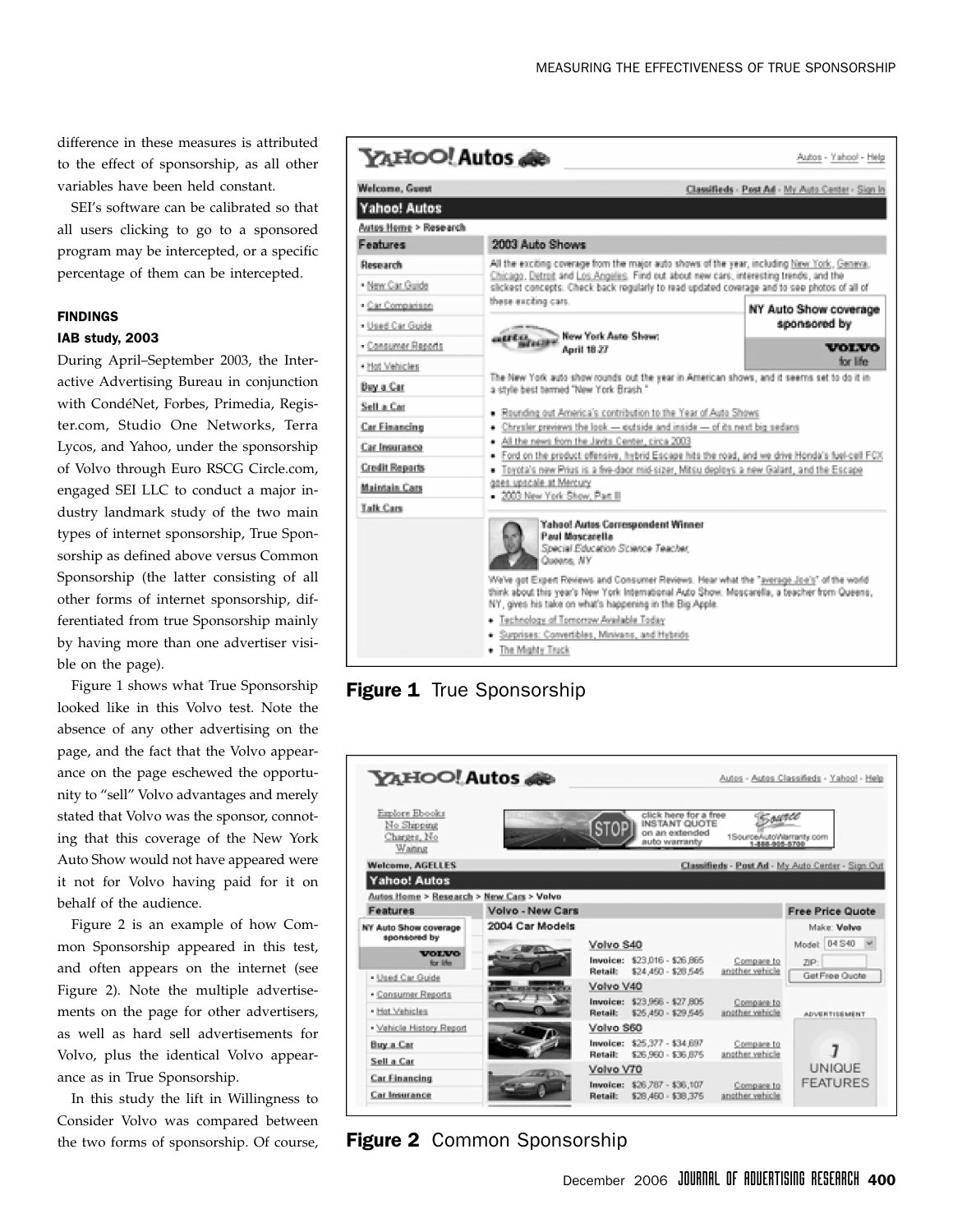respondents did not know Volvo was behind the study, and Volvo was not mentioned by name anywhere in the questionnaire or in the recruitment screen. All SEI LLC studies utilize this same double-blind methodology ("double" meaning that neither respondents nor interviewers know the identity of the study sponsor—in the case of SEI there are no interviewers so only respondents need to be kept in the dark).

The results clearly show a dramatic lift in Willingness to Consider Volvo created by True Sponsorship, with no significant change in Willingness to Consider produced by Common Sponsorship (see Table 1).

#### Consideration set

The key success measure for many advertisers is Consideration Set. The consideration set is that group of brands within a product category that the particular consumer is willing to buy. The brand decision at each purchase occasion balances mood, situation, availability, price/promotion, and advertising recency—among the known factors to select one brand (or more) out of the present consideration set. To be in this set gives a brand a chance of being purchased; to be out of this set is to have a virtually zero chance of being purchased.

The results clearly show a dramatic lift in Willingness to Consider Volvo created by True Sponsorship, with no significant change in Willingness to Consider produced by Common Sponsorship

Automotive marketers have the following footrule: in buying a new car, the average consumer considers six makes, test drives three, and buys one. This points up the importance of being in the consideration set level of the car buying funnel.

Table 2 shows the combined SEI studies across four different packaged goods brands and four different automotive brands. The comparison is on *willing to consider* between those who saw the sponsor on the program versus the control group who saw the same program, but without the sponsor being mentioned.

The average lift for packaged goods was 25 percent (one-quarter again as many consumers). The average lift for automotive was 55 percent (half again as many consumers).

#### Purchase intent for packaged goods

In SEI studies for four packaged goods products, we asked about purchase in-

## TABLE 1 Willingness to Consider Volvo

|                         |       | Sponsored Unsponsored<br>(Favorable) (Favorable) | <b>Example 1</b> | <b>Confidence</b> |  |
|-------------------------|-------|--------------------------------------------------|------------------|-------------------|--|
| True Sponsorship        |       | 7.6% 1.6%                                        | +383%  96%       |                   |  |
|                         | (92)  | (127)                                            |                  |                   |  |
| Common Sponsorship 4.4% |       | 5.6%                                             | $-22\%$ 75%      |                   |  |
|                         | (873) | (841)                                            |                  |                   |  |
|                         |       |                                                  |                  |                   |  |

tent, which across these studies increased by an average of  $+26$  percent (see Table 3).

#### Brand perception

A major clue to the way that sponsorship works is provided by a third measure, Brand Perception. The underpinning of today's Persuasion measurement is a cognitive attitude shift model in which (1) attitude is a predisposition to behavior, and therefore predictive of behavior, and (2) the predisposition to buy a brand is the mathematical resultant of (a) the desirability weights that a specific consumer places on various benefit dimensions of a specific product category and (b) the degree to which that consumer perceives each brand in the category in terms of its ability to deliver each of those benefits.

Horace Schwerin, Al Achenbaum, Russ Haley, Jack Landis, and many others (Young, 2001) deserve credit for establishing this important model (*not the only* important model) of how advertising works. The present work is aimed at helping sponsorship catch up with advertising in terms of having a similar level of understanding of how the process works.

Within the latter context, in the sponsor's product category, having one's brands perceived as one of the best in terms of product attributes would be a good thing; therefore, we would expect that *if sponsorship worked exactly like advertising*, then given the positive results seen above, we would expect that the perception of the sponsor's brands as one of the best would *always* be higher in the exposed group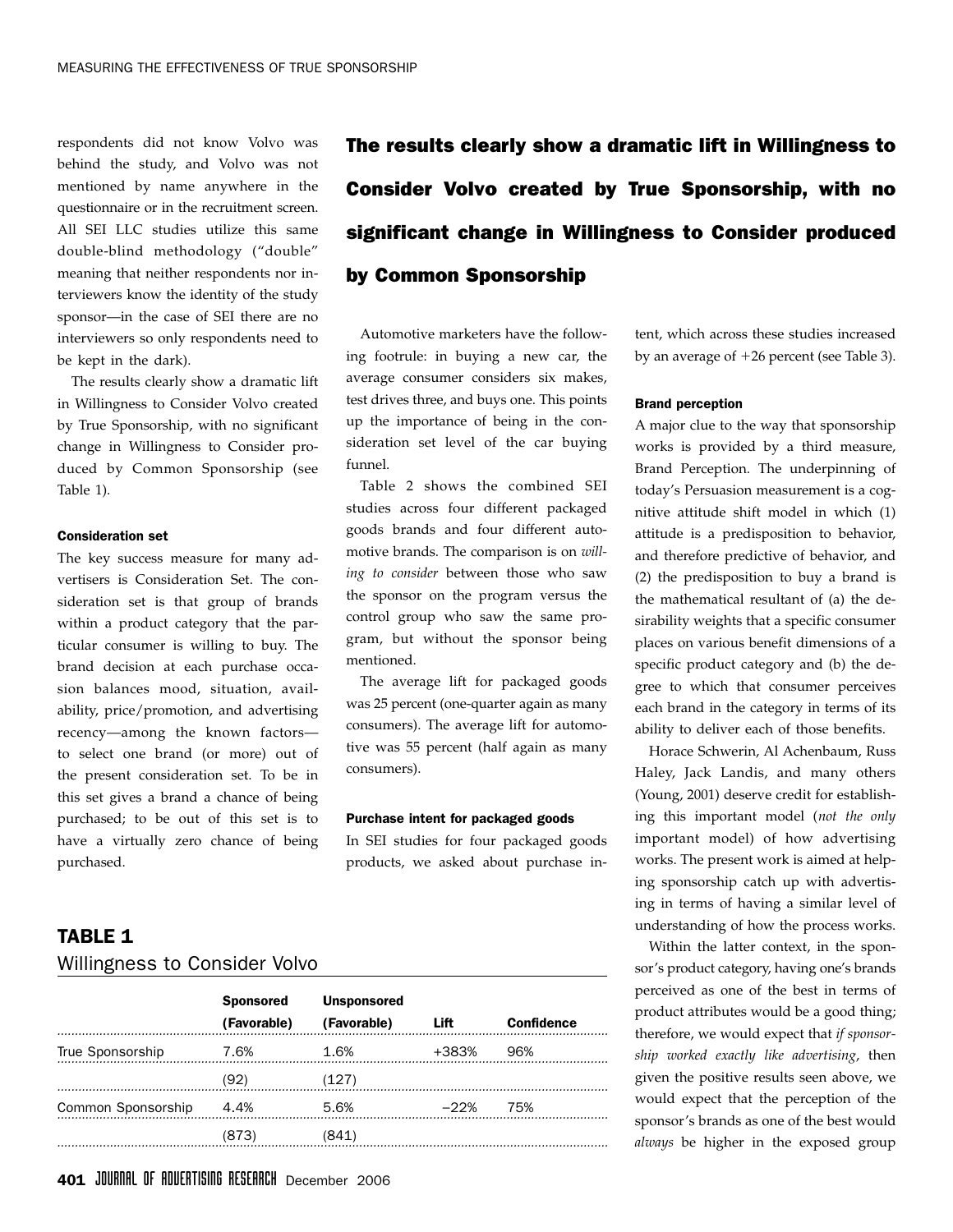## In SEI studies for four packaged goods products, we asked about purchase intent, which across these studies increased by an average of +26 percent.

than in the control group. For some studies, we asked the respondents to rate their attitude toward the sponsoring brand. Although the average across all brands showed a  $+23$  percent lift (Table 4a), one advertiser did not show a significant positive lift in product attribute perception among those exposed to the sponsorship (decline of  $-6.0$  percent), although purchase intent increased by  $+38.9$  percent (Table 4b). From this case, and logic, we deduce that sponsorship increases willingness to do business with the sponsor to

whom one has gratitude, and this generally, but not always, also lifts brand perception by the well-known "halo effect," which operates to maintain perceived selfconsistency, and thereby minimize cognitive dissonance (Beckwith and Lehmann, 1975).

### Conscious sponsorship impact on opinion of sponsor

These substantial numbers (see Table 5) corroborate the dynamic changes implied by the exposed/unexposed comparisons,

## TARI F 2

## True Sponsorship Effect on Consideration Set for a Car Maker

|                     | <b>Sponsored</b> | <b>Unsponsored</b> | Lift     | <b>Confidence</b><br>Level |  |
|---------------------|------------------|--------------------|----------|----------------------------|--|
| Packaged goods      |                  |                    |          |                            |  |
| Intab sample size   | 1.621            | 1.560              |          |                            |  |
| Considering sponsor | 63.7%            | 51.2%              | $+24.6%$ | 100%                       |  |
| Automotive          |                  |                    |          |                            |  |
| Intab sample size   | 480              | 505                |          |                            |  |
| Considering sponsor | 11 7%            | 7.5%               | $+55.0%$ | 97%                        |  |

## TABLE 3

#### True Sponsorship Effect of Intent to Purchase

| Intent to<br><b>Purchase Sponsor</b> | Confidence<br>Level |       |        |      |  |  |  |
|--------------------------------------|---------------------|-------|--------|------|--|--|--|
| Packaged goods                       |                     |       |        |      |  |  |  |
| Intab sample size                    | 1.595               | 1,533 |        |      |  |  |  |
| Intent to purchase                   | 39.1%               | 30.9% | +26.3% | 100% |  |  |  |

and indicate that the audience was at least in some cases *consciously* aware of how the sponsorship influenced them. These supplementary findings triangulate the basic findings and lend credence to the explanation of an underlying appreciation/gratitude effect driving the process of persuasion via sponsorship (see Conclusions below).

#### Summary of SEI studies

Between 2000 and 2006, SEI has run sponsorship studies on numerous publisher sites, and a dozen brands. Although the criteria for measuring advertising effectiveness vary by brand/product type, the studies consistently show a positive lift of sponsorship effectiveness between the control group and those exposed to the sponsorship (see Table 6).

### FINDINGS OF RELATED STUDIES eVoice study

In 2000, Next Century Media (NCM) conducted a study outside of the SEI series that involved a case of True Sponsorship. eVoice was a company (now absorbed into AOL) that offered consumers, mostly teenagers, free voicemail in exchange for their willingness to listen to a single advertising message prior to the receipt of their voicemail messages.

For a snack food brand of a major packaged goods company, NCM recommended that the advertising message be replaced by a message that would be construed as beneficial to the listener. This was a 30 second local event music concert schedule customized to the local market of the listener, and tied into the fact that the same snack food brand was a frequent sponsor of such music events.

A random control group received no such message so that the pre-post changes in attitudes toward the snack food brand could be compared between the exposed and control group.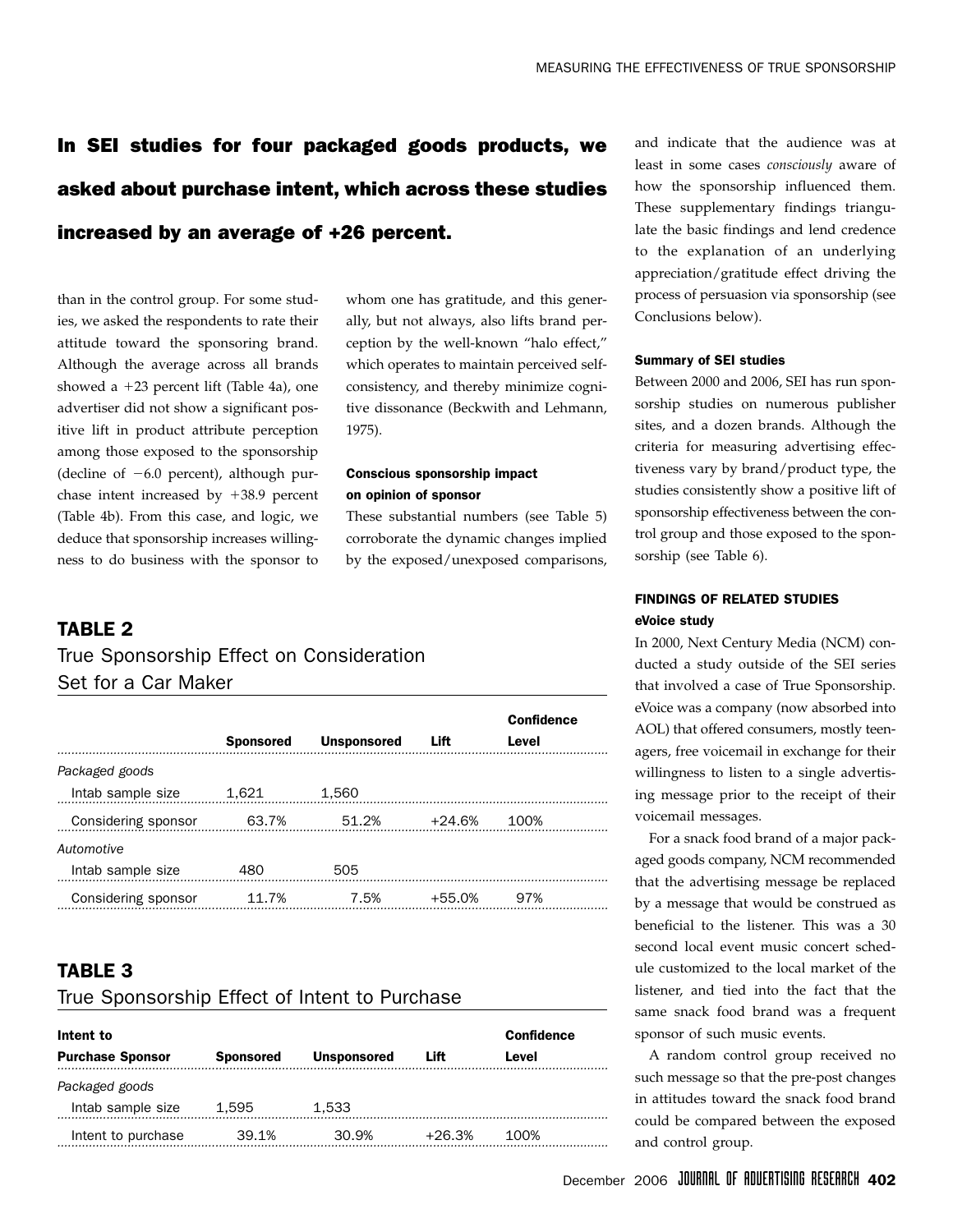Although the criteria for measuring advertising effectiveness vary by brand/product type, the studies consistently show a positive lift of sponsorship effectiveness between the control group and those exposed to the sponsorship.

The findings of the eVoice True Sponsorship versus control group are:

- 140 percent lift in top of mind awareness of brand X,
- 26 percent lift in purchase intent toward brand X,
- 18 percent lift in claimed purchase of brand X, and
- 19 percent lift in "brand X is cool/ hip/trendy."

The next month 239 TV  $+$  288 print gross rating points  $+$  in-school advertising/

promotion produced only a **2 percent** increase in Purchase Intent on the control group—*versus 26 percent for the sponsorship* (although these heavy media did produce a higher increase in Top of Mind Awareness, 190 percent).

#### Powered study

In 2005, NCM conducted a study for a company Powered.com, which creates online educational experiences sponsored by advertisers such as Sony, HP, and others.

In 2005, over a million (1,253,495) people opted-in to these educational resources at client sites. Educational resources are offered on the website of the sponsoring brand. Powered's clients aggregately

## TABLE 4a

#### True Sponsorship Effect on Product Attribute Perception

|                                     | <b>Sponsored</b>    |                  | <b>Unsponsored</b>  |                  |         |                   |
|-------------------------------------|---------------------|------------------|---------------------|------------------|---------|-------------------|
| <b>Product Category</b>             | <b>Intab Sample</b> | <b>Favorable</b> | <b>Intab Sample</b> | <b>Favorable</b> | Lift    | <b>Confidence</b> |
| Household products <sup>a</sup>     | 125                 | .35%             | 111                 | 15%              | +130%   | 100%              |
| Household products <sup>b</sup>     | 156                 | 46%              | 173                 | 32%              | +41%    | 99%               |
| Pet products <sup>c</sup>           | 156                 | 41%              | 144                 | 28%              | +44%    | 98%               |
| Pet products <sup>c</sup>           | 318                 | $.32\%$          | 300.                | 25%              | +28%    | 95%               |
| Pet products <sup>c</sup>           | 266                 | 30%              | 281                 | 27%              | $+1.3%$ | 62%               |
| Prepared food <sup>d</sup> products | 243                 | 39%              | 255                 | 42%              |         | 43%               |
| <b>Total brand perception</b>       | 1.264               |                  | 1.264               | 29%              | $+23%$  | 100%              |

*a Brand perception: Score 7, 8, 9 on scale of 1–9, average "Good Tips" and "Cares about Moms"*

*b Positive attitude toward brand D*

*c Brand impression: Average of "I trust brand F completely," "Brand F's manufacturer is a pet care expert," "Brand F understands your relationship with your cat," "Brand F provides more than just food," "Brand F provides variety."*

*d Perception one of best or above average*

## TABLE 4b

### True Sponsorship Effect on Product Attribute Perception and Purchase Intent

| <b>Product Category</b> | <b>Brand</b> | Sponsored |       | <b>Unsponsored</b> |       | <b>Measure</b> |        |                  |
|-------------------------|--------------|-----------|-------|--------------------|-------|----------------|--------|------------------|
| Prepared food products  |              | 243       | 39.1% | 255                | 41.6% | $-6.0\%$       | 42.64% | Brand perception |
| Prepared food products  |              | 243       | 18.5% | 255                | 13.3% | 38.9%          | 88.64% | Purchase intent  |

## 403 JOURNAL OF ADVERTISING RESEARCH December 2006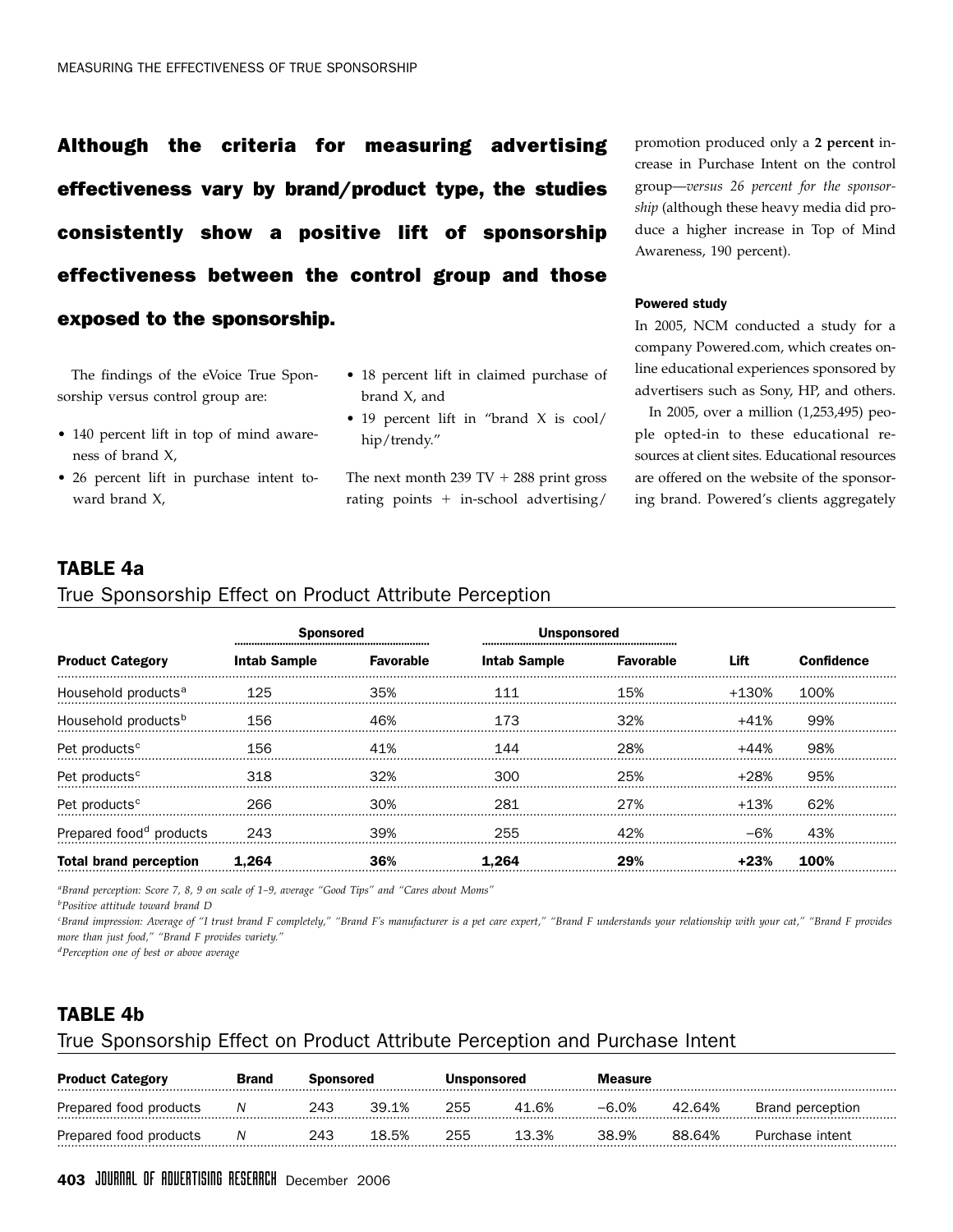|         | <b>Sample</b><br><b>Size</b> | % Might<br><b>Have Improved</b><br><b>Opinion</b> | $±$ Tolerance<br>Range $@$ 95%<br><b>Confidence</b> |
|---------|------------------------------|---------------------------------------------------|-----------------------------------------------------|
| Average | 1.039                        | 27.6%                                             | 3%                                                  |

## TABLE 5 Conscious Improved Opinion toward True Sponsor

received 17,422,000 visits in 2005. Therefore the opt-ins represent 7.2 percent of visits and an unknown higher percentage of unique visitors.

The surveys used were administered to coincide with the conclusion of the experience, generally 6–8 weeks after it began. Total survey views (offering an opportunity to fill out a questionnaire online) were 299,301, out of which 65.7 percent (196,603) completed the questionnaire.

This response rate is relatively high compared to today's norms. The typical survey today is probably completed by about 25 percent of the predesignated sample. The Nielsen intab response rate, for example, is 24 percent according to the president of CBS research, David Poltrack. The best estimate of response rate on Arbitron's Portable People Meter (PPM) system is 13 percent. Internet intercept interviews today average under 1 percent response rate. So that the high response rate of 65.7 percent for questionnaires associated with Educational Marketing is itself evidence of a high degree of consumer motivation around this experience.

Two important questions asked in these surveys were: "Did you make a purchase as a direct result of taking this course?" and "If you purchased product(s), what was the approximate dollar amount of your purchase?" In 2005 the Powered advertiser sponsors in the sample were consumer electronics manufacturers, and the educational content related to how to get

## TABLE 6 Summary of SEI True Sponsorship Studies—Advertiser's Main Measure

|                                  | <b>Sponsored</b> |       | <b>Unsponsored</b> |                                        |                |                   |
|----------------------------------|------------------|-------|--------------------|----------------------------------------|----------------|-------------------|
|                                  | Intab            |       | Intab              |                                        |                |                   |
|                                  |                  |       |                    | Sample Favorable Sample Favorable Lift |                | <b>Confidence</b> |
| Prepared food products 822 58.6% |                  |       | 831                | 48.0                                   | $+22.1\%$ 100% |                   |
| Food products                    | 431              | 29.9% | 362                | 27.9%                                  | $+7.3\%$ 47%   |                   |
| Health products                  | 243              | 33.7% | 255                | 24.3%                                  | +38.8% 98%     |                   |
| Household products               | 125              | 34.4% | 112                | 13.4%                                  | +156.9% 99%    |                   |
| Automotive                       | 480              | 11.7% | 505                | 7.5%                                   | $+55.0\%$ 97%  |                   |
| <b>Financial services</b>        | 82               | 42.7% | 88                 | 27.3%                                  | +56.5% 97%     |                   |
| Total                            | 2.183            | 28.9% | 2,153              | 39.9%                                  | +28.9%         |                   |

the best use out of specific products (e.g., one of the categories in the study was digital photography). Each sponsorship provided an appropriate scale of dollar ranges for filling in the multiple choice question regarding amount spent. For example, "Less than \$100," "\$100–\$499," etc.

Per standard marketing research practice, in tabulating the results of these questions the midpoint price within each range was assumed, so that for "Less than \$100" the assumed average price was \$50, and so on. The top scale point was always "Greater than" a certain price, e.g., "Greater than \$2500." The average price was estimated to be 20 percent above the bracket amount, e.g., 20 percent higher than \$2500, or \$3000. Because these surveys were completed 6–8 weeks into the experience, some purchases would have been made after the questionnaires were collected, and those purchase effects are therefore not reflected. Hence the ROI estimates here are truncated somewhat. We can estimate the degree of understatement by considering the number of nonpurchasers who indicate that they are likely to purchase in the next 12 months, assuming no overstatement of future plans. The group answering "yes" to the question "Do you plan to purchase in the next 12 months" was 33.0 percent of respondents. This may be compared to the group who reported already making a purchase—20.5 percent. The former (33.0 percent) group was not included in calculation of ROI. If they had been included, the ROI estimates for Educational Marketing could be as much as 2.6 times higher than the reported purchase level  $(20.5 + 33.0$  divided by  $20.5 = 2.6$ .

For consumer electronics, a considered purchase made relatively infrequently, the consumer generally remembers the price paid with high accuracy for some time thereafter. If on average the purchase was made halfway into the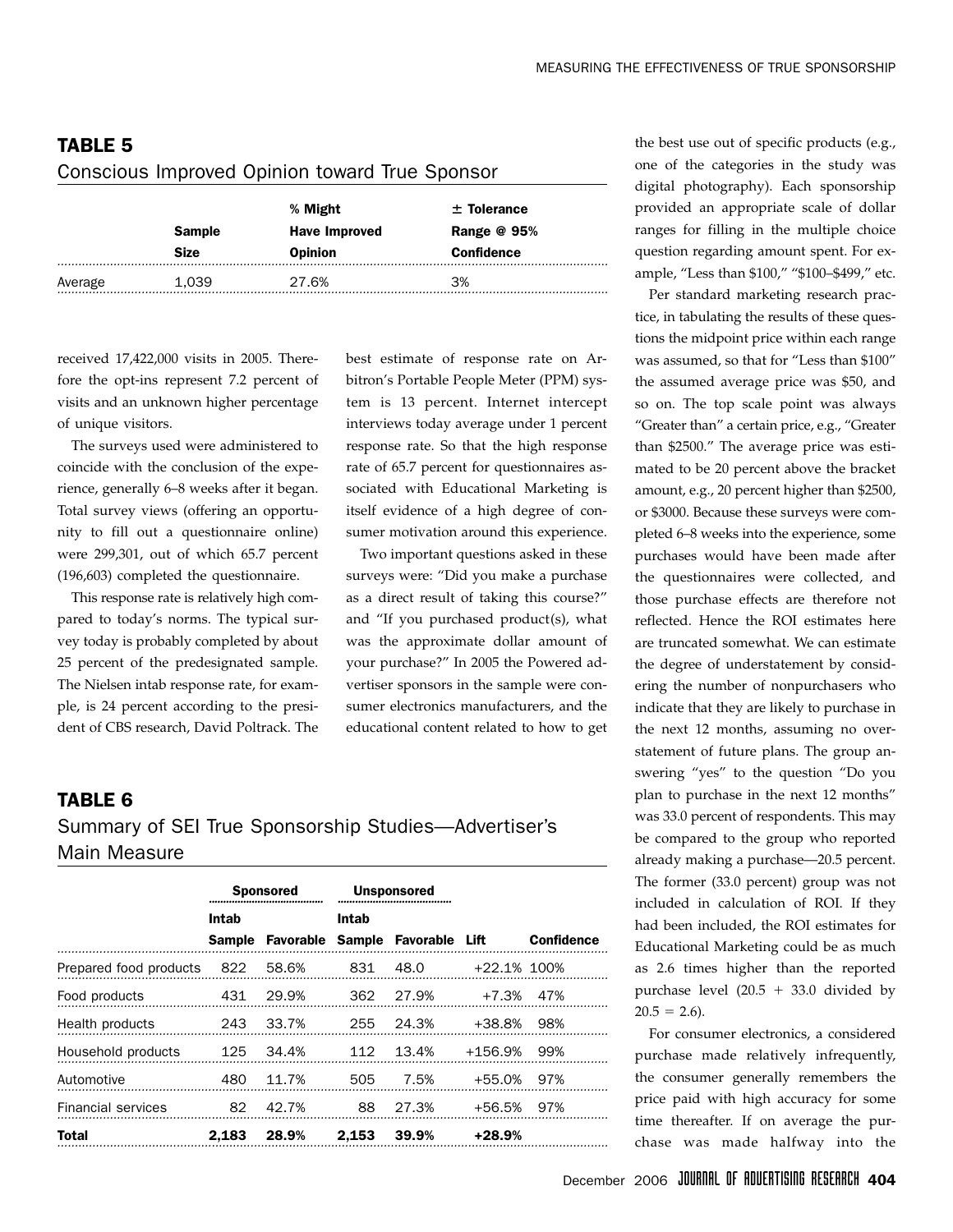## TABLE 7 ROI of Educational Marketing

| <b>Advertiser</b> | <b>Investment</b> | First 6-8<br><b>Week Sales</b> | First 6-8<br>Week ROI |  |
|-------------------|-------------------|--------------------------------|-----------------------|--|
| A                 | \$1,100,000       | \$34,016,755                   | 30.9 to 1             |  |
| B                 | \$371,158         | \$11,350,703                   | 30.6 to 1             |  |
| C                 | \$465,310         | \$23,917,916                   | 51.4 to 1             |  |
| Ð                 | \$701,190         | \$76,430,445                   | 109.0 to 1            |  |
| Average           | \$659,415         | \$36,428,655                   | 55.2 to 1             |  |

6–8 week period, then the data were collected on average less than a month after the purchase was made. We would expect therefore that the great majority of consumers checked the right box in terms of amount spent.

The findings for survey cooperators were projected to total enrollment using a projection factor of 6.37, because the total opt-in base was 6.37 times as large as the intab questionnaire sample base.

ROI is defined in this analysis as incremental short-term sales revenues divided by investment.

#### FINDINGS—ROI

In all Table 7 findings, NCM has masked the identity of the advertisers to protect their proprietary information.

The numbers in Table 7 compare very favorably to the existing benchmarks. For example, Johnson (2005) states: "For 2005, an investment of \$1 in DM ad expenditures will return, on average, \$11.49 in incremental revenue across all industries." This is only a fifth of the ROI of Educational Marketing.

A more telling comparison relates to "nondirect response" advertising (see Table 8). Ephron and Pollak (2003) published the most extensive analysis of media advertising ROI, based on marketing mix modeling conducted by MMA. Fortyfive brands were covered, of which 25 are packaged goods brands. These 45 brands represent aggregate an annual media adspend of \$777 million. The average ROI across the 45 brands is 1.93 to 1. This is only about 3.5 percent of the ROI of Educational Marketing. Probably the most relevant comparison is to non-CPG, and here the ROI of Educational Marketing is  $25\times$ that of non-CPG paid media advertising (nondirect response).

These dramatic ROI differences support the hypothesis that the Educational

## TABLE 8 Summary of 45 MMA Studies of ROI

|          | Number    |                      | <b>Incremental</b>   |             |
|----------|-----------|----------------------|----------------------|-------------|
| Category | of Brands | <b>Media Dollars</b> | <b>Sales Dollars</b> | <b>ROI</b>  |
| Non-CPG  | 20.       | \$547.341.687        | \$1,226,041,600      | 2.24 to 1   |
| CPG      | 25        | \$229,367,528        | \$270.654.200        | 1.18 to 1   |
| Total    | 45        | \$776,709,215        | \$1,496,695,800      | 1.93 to $1$ |

Marketing version of "gift" sponsorship achieves high ROI as compared to average media, whether or not direct response.

#### FINDINGS—SATISFACTION

96.5 percent of respondents were satisfied with the experience.

| 1. How satisfied were you with |        |              |
|--------------------------------|--------|--------------|
| the class overall (including   |        |              |
| class content, level of diffi- |        |              |
| culty, appropriateness to your |        |              |
| needs, class format, etc.)?    |        |              |
| Total Sample                   |        | 189.780      |
| A. Completely satisfied        | 92.393 | 48.7%        |
| B. Very satisfied              |        | 25,970 13.7% |
| C. Satisfied                   |        | 64,705 34.1% |
| D. Somewhat dissatisfied       | 4,990  | 2.6%         |
| E. Dissatisfied                | 1.722  | $0.9\%$      |

90.4 percent of respondents would definitely or probably recommend the experience to a friend.

| 2. Would you recommend this |       |                 |
|-----------------------------|-------|-----------------|
| class to a friend?          |       |                 |
| Total Sample                |       | 189,923         |
| A. Definitely will          |       |                 |
| recommend                   |       | 88.311 46.5%    |
| B. Probably will            |       |                 |
| recommend                   |       | 83.457 43.9%    |
| C. Might or might not       |       |                 |
| recommend                   |       | $4.864$ $2.6\%$ |
| D. Probably will not        |       |                 |
| recommend                   | 7,030 | 3.7%            |
| E. Definitely will not      |       |                 |
| recommend                   | 6,261 | 3.3%            |

96.3 percent will definitely or probably enroll in another of these experiences.

| 3. Do you plan on enrolling        |         |              |
|------------------------------------|---------|--------------|
| in any other Learning              |         |              |
| Center courses?                    |         |              |
| Total Sample                       |         | 190.534      |
| A. Definitely will enroll          | 147,434 | 77.4%        |
| B. Probably will enroll            |         | 35,941 18.9% |
| C. Might or might not enroll 2,473 |         | 1.3%         |
| D. Probably will not enroll        | 2.393   | 1.3%         |
| E. Definitely will not enroll      | 2.293   | 1.2%         |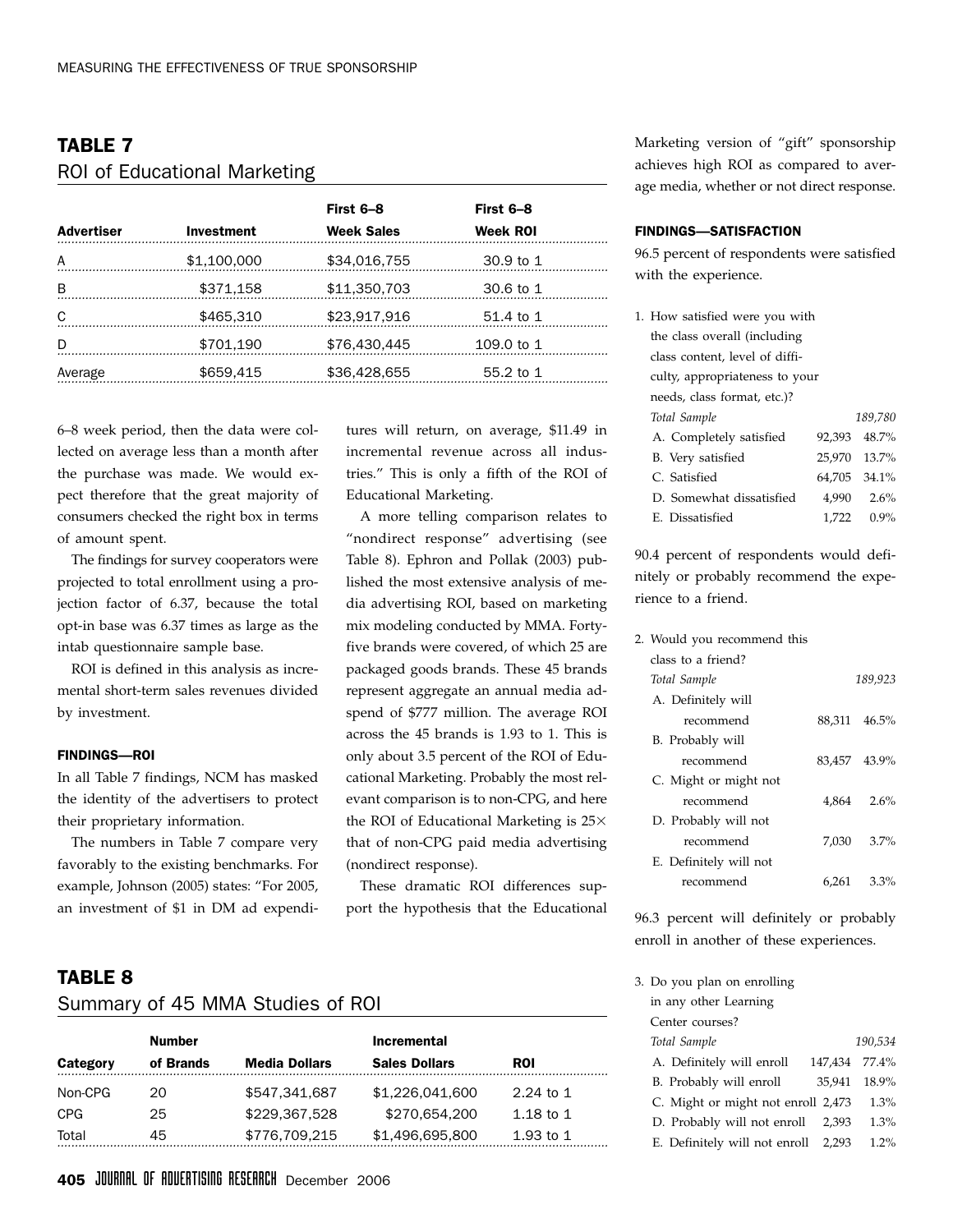#### FINDINGS—BRAND PERCEPTION

93.6 percent agree with the statement "I have a more favorable impression of the brand because of this service."

| I have a more favorable  |              |            |
|--------------------------|--------------|------------|
| impression of the brand  |              |            |
| because of this service. |              |            |
| Total Sample             |              | 113.373    |
| Strongly agree           | 35.020 30.9% |            |
| Agree                    | 71,035 62.7% |            |
| Disagree                 |              | 6,313 5.6% |
| <b>Strongly Disagree</b> |              | 1,005 0.9% |

31.1 percent are consciously aware that the experience increased their probability of buying the sponsor's brand.

(This question was included in only one sponsor's questionnaire, hence the far smaller sample size.)

| How did this course influence |               |          |
|-------------------------------|---------------|----------|
| your purchasing decision?     |               |          |
| Total Sample                  |               | 132      |
| More likely to make           |               |          |
| a purchase                    |               | 41 31.1% |
| Unchanged                     | 53.           | $40.2\%$ |
| Less likely to make           |               |          |
| a purchase                    | $\mathcal{P}$ | $1.5\%$  |
| Not considering a             |               |          |
| purchase at this time         | 19            | $14.4\%$ |
| Don't know $(N/A)$            | 17            | $12.9\%$ |

#### APPLICABILITY TO TELEVISION

Most of the results presented above were collected from internet tests. This has caused some reviewers to ask the question: how applicable will these results be to television? This is a natural question because television is still the base medium for most major advertisers, garnering about six times the total investment of the internet. And it is particularly cogent today as TiVo-like devices make it easier to avoid TV commercials, and as Video on Demand (VOD) reaches into more homes—many of the same homes with PVRs. VOD is a logical new venue for advertising in any of several forms: interruptive commercials, which the viewer

would be expected to tolerate in order to gain a discount or even a free viewing of what otherwise would be a paid experience; and/or True Sponsorship, where the viewer would be able to watch without commercials, and potentially where the advertising effectiveness might potentially exceed the use of interruptive commercials, based on the results seen above.

In this section, therefore, we will present the results for True Sponsorship that we have thus far accumulated within television.

#### Hooper studies

In 1968, we were privileged to work on a C.E. Hooper project for a pet food advertiser to measure the effects of a sponsored Special on CBS in prime time. The cast presenter commercials were seamlessly integrated into the program. Hooper was measuring the scatter plan for that advertiser as well and applied the same on-air testing methodology to measuring the Special. The attitude shift, and commercial recall measures for the Special were approximately three times the scatter plan averages. In the latter case, what was being measured was a combination of product-sell commercials plus sponsorship. One indeed wonders what the recall and attitude shift results would have been if the sponsorship did not include product sell commercials. Today, sponsorship generally does not include product sell although perhaps it might in the future if the combination turned out to be as potent in general as in the case just cited. This potential potency suggests that the industry develop its sponsorship measurement tools so as to be able to distinguish causes and effects to this degree—i.e., separating out the effects of sponsorship itself from accompanying product sell advertising, if any.

In the same year, we were also fortunate in participating in another Hooper study, which used approximately 250,000 coincidental calls to measure the immediate recall of TV commercials from 10 am to 10 pm in each local time zone. By 1968 there were only a handful of sponsored programs left on television, as the scatter plan had become the dominant TV media strategy. The immediate commercial recall on these sponsored programs was about 2.5 times the average scatter plan level.

#### CBS Norman Hecht Research Studies

In 1990, CBS commissioned Norman Hecht Research (www.normanhechtresearch.com) to conduct a series of studies measuring the effects of five prime-time TV Specials. The advertisers were Anheuser-Busch, AT&T, Chrysler, GM, Hallmark, Mc-Donald's, Pepsico, Reebok, and Valvoline. The Top of Mind Brand Awareness was increased up to  $+230$  percent with a median increase of  $+17$  percent. Top of Mind Advertising Awareness was increased up to  $+500$  percent with a median increase of  $+24$  percent. The most significant measure, at the persuasion level, was a Purchase Intent increase of up to  $+40$  percent with a median increase of  $+20$  percent. As a benchmark, at about the same time, one of the leading commercial pretesting companies, ARS (www.ars-group.com), found that persuasion increase caused by the average TV commercial tested was on the order of magnitude of  $+4$  percent.

## SURPRISING MAGNITUDE OF RESULTS—LIKELIHOOD OF REPLICATION IN PRACTICE

There is little question that the magnitude of the results of these tests is surprising. Most tests of new advertising approaches, whether creative or media or both, whether strategic or executional, do not produce results of such striking magnitude. Therefore it is reasonable to ask whether the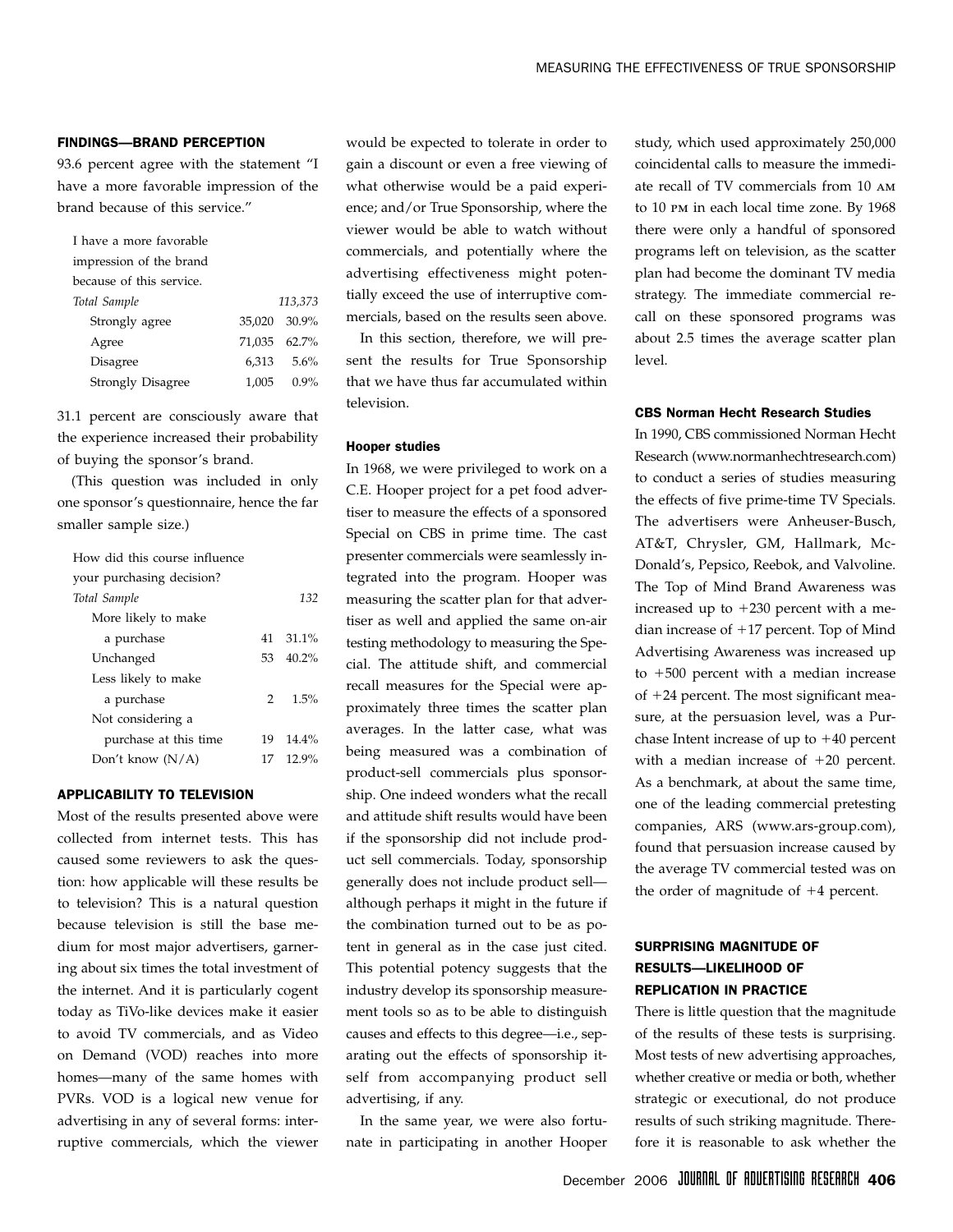average practitioner is actually capable of achieving such results.

We do not profess to have an uncanny degree of creative talent, nor can the authors claim very much credit for the content that, when sponsored according to the precepts of True Sponsorship (see Recommendations section below), produced these results. A great many people were responsible for the programming involved in these tests. Logic suggests that the mix of creative talents involved ranged from high to low and did not deviate extraordinarily from the typical range among practitioners.

We conclude from these considerations therefore that the typical practitioner is quite capable of enjoying the large magnitude effects found in these studies, simply by following the "rules" as laid out herein, especially in the Recommendations section below.

## CHARACTERISTICS OF THE CONTENT PRODUCING THESE RESULTS

The content producing these results varied across a spectrum. However, a common element in many of the programs involved is that they *stood out from most programs* either by (in the case of the television programs studied) being "Specials" or (in the case of the internet programs studied) by *providing useful information*.

Among the internet programs yielding the highest results, the utility of the information provided was conjoined by a degree of *positive surprise* at the sponsor's honesty and integrity as evidenced by the sponsor's willingness to allow positive information to be included about the sponsor's competitors. This was, for example, the case with regard to the Volvo sponsorship, in which all of Volvo's competitors were showcased in the pages that Volvo sponsored, because the program was coverage of the New York Auto Show. It

was also the case for another sponsorship, but the details of that program cannot be revealed without trespassing on the sponsor's proprietary information. Other recent NCM studies in another field (Behavioral Targeting) also suggest that *positive surprise* is an element that can be of extreme value to advertising.

#### WHAT IS TRUE SPONSORSHIP?

There is an unfortunate tendency for some media to misuse the term S*ponsorship*. What then do we consider to be "*True" Sponsorship*? We provided an initial definition at the outset of this report, and here we will expand upon that definition with the intent of rounding out the reader's understanding of the critical success factors to the use of this marketing method. A True Sponsorship has:

- *Exclusivity/Visibility*. There is a single sponsor. There is no advertising for any other brand. It is easy to see the sponsorship credit. It is not a True Sponsorship if it is difficult to see the sponsorship logo because it is too small, poorly placed on the page, or is lost among regular advertisements on the page.
- *Emotive Connection*. It is perceived as giving the user a no-strings-attached gift of valued content. It is not a True Sponsorship if it is promotion for a brand. It is not a True Sponsorship if there are hidden or obvious product plugs in the program/editorial content. It is not a True Sponsorship if there is hard sell advertising for the sponsor or if what is meant as sponsorship to the consumer looks like just more advertising.

SEI LLC has tested a variety of different modes of sponsorship, comparing them on ascending and descending levels of messaging, creative, integration, and exclusivity.

#### RECOMMENDATIONS

Following are some implications for sponsored programming/events that we have drawn from our findings:

- Make sure that your sponsorship of the content is VISIBLE.
- If appropriate, someone involved in the program/event might THANK the sponsor for sponsorship of the program/ event.
- This "Thanking" might be carried over to advertising and PR for the program/ event.
- Be wary of the potential dilutive effects where there are multiple sponsors for the same program/event.
- Adhere to the rules of True Sponsorship—the gift of real value to the audience.
- Make sure that the audience will not perceive your sponsorship as merely another form of advertising.

#### SUMMARY OF RESULTS

As sponsorship remains an important marketing element with the promise of playing an even larger role in the future, the present work began with the objective of developing tools with which to quantify the business building effects of sponsorship. At the present stage of this endeavor, some intriguing findings have emerged, which are perhaps worth discussing in terms of their potential implications.

The first hypothesis was that Sponsorship has recall and persuasion effects like advertising does. The SEI studies appear to confirm the existence of a persuasion effect.

The second hypothesis was that Sponsorship operates through different cognitive processes than those utilized by traditional advertising. Although it is too soon to draw any firm conclusions, there does indeed appear to be support for this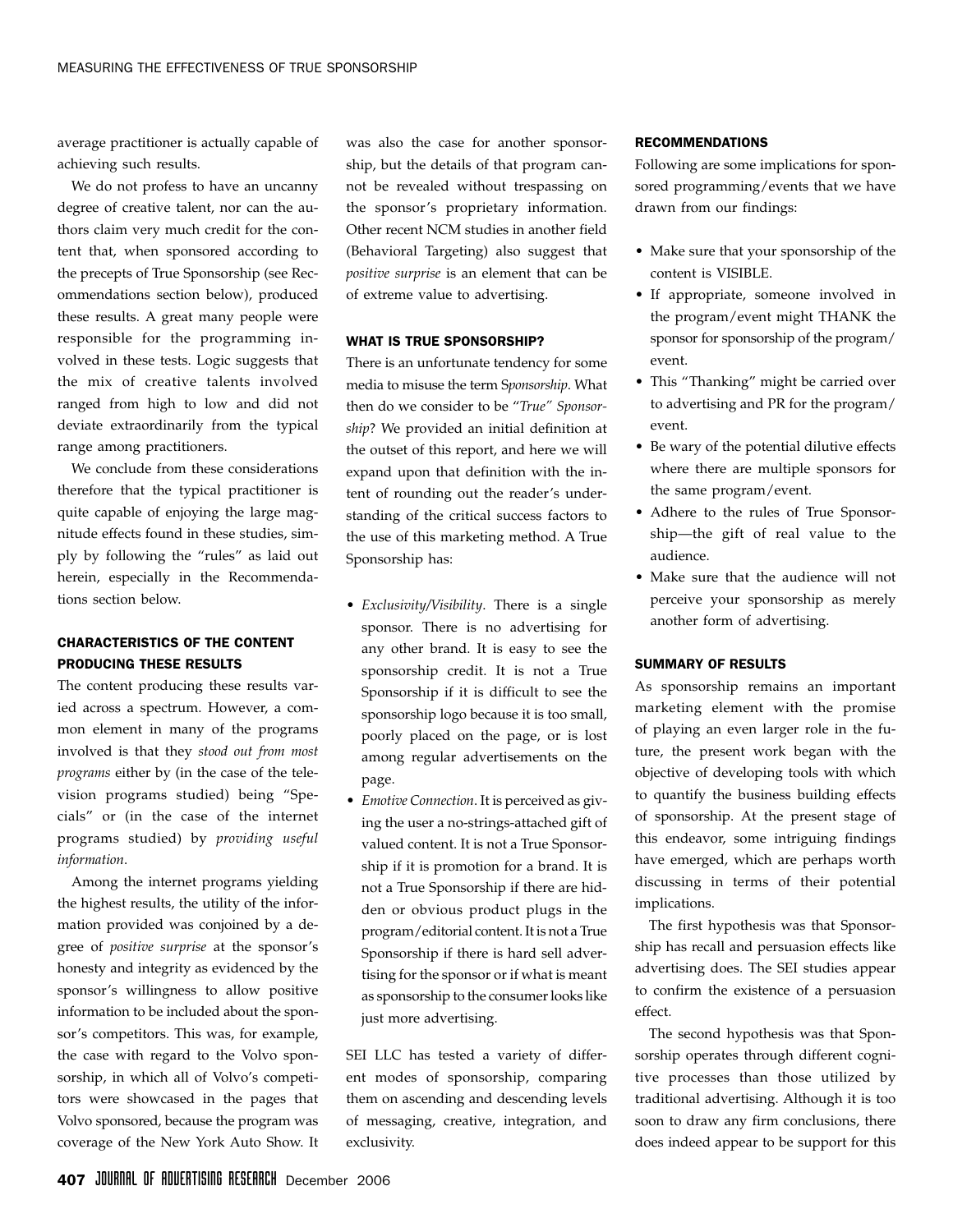hypothesis. If it were advertising, sponsors ought not to have seen inconsistent results on brand perception along with consistent and dramatically positive results on consideration set and purchase intent. As marketers have long suspected, sponsorship appears to have its positive business effects based on different cognitive processes than straight product sell advertising.

The third hypothesis was that Advertising changes the consumer's perception of a specific product while sponsorship changes the consumer's perception of a specific sponsor—which can rub off positively on the brands of that sponsor in terms of willingness to purchase those brands. This would appear to be the case in the studies of brand attribute perception change. We might speculate that where sponsorship works, the perception of the sponsor changes in the direction of "those are pretty good folks, I ought to try to give them a fair chance."

We might characterize this as Gratitude or Appreciation. Scales such as Trust, Liking, and Respect might also measure this dimension. The perception of the sponsor has changed in a positive way, and as hypothesized, that change in perception of the sponsor—although the perception of the brands did not change—did positively change the consumer's willingness to buy the brands.

#### TRUE SPONSORSHIP AND ENGAGEMENT

One of the most encouraging signs in marketing today is the immense shift in thinking from rote impressions-based brand planning, to the concept of Engagement. If one traces this back all the way, it was 1953 when the best minds in the industry, pulled together by ARF, began work on the ARF Model. The Model has always been aimed at getting past the stuck point—the fixation on vehicle impressions—to instead plan, optimize, buy,

and post-evaluate based on something closer to ROI; specifically, some practical surrogate that can affordably and reliably be measured the way media vehicle audiences have always been measured, and yet that predicts ROI. Although implicit in the Model for half a century, ARF has now made that core intent explicit. As we dig deeper into Engagement, we invariably discover that it has many moving parts: the length of time we can get a prospect to stay with a brand's messaging, the emotional bonding that all-too-rarely connects prospects and brands, physical interaction by clicking, and so on. Of these, perhaps the most meaningful is the emotional, nonrational dimension of Engagement—surely this is one of the main implications of Gerry Zaltman's work in dissecting how purchase "decisions" are *really* made. What we find in the course of studying True Sponsorship is that, when sensitively executed, it is a reliable way to engender emotional Engagement between a brand and its prospects.

#### **CONCLUSION**

In looking at the present work in the context of the updated ARF Model, we would ascribe the primary sponsorship effect analyzed herein as belonging within the Persuasion Level. It is a special case of persuasion where the people behind a brand become more attractive rather than the brand itself becoming directly more attractive through the increased perception of one or more of its valued benefits.

Don Schultz and Scott Bailey, in their provocative article "Customer/Brand Loyalty in an Interactive Marketplace" (Schultz and Bailey, 2000), make profound references to Aristotle's concept of distributive justice, and its derivative, J. Stacy Adams' concept of inequity in social exchange. A consumer may change behavior based upon a perceived inequity in a situation. One such perceived inequity situation might be feeling grateful for a sponsor having brought me a program, while I have not recently considered buying that sponsor's product.

These studies indicate that the sponsorship of content can cause audiences exposed to increase their willingness/ intention to buy the sponsor's product not a surprising finding because that has always been the expectation that causes advertisers to use sponsorship. However, the uncertainty as to this outcome has held sponsorship investments down to a couple of percentage points of total advertising expenditures. This accumulating body of work ought to give advertisers more certainty as to the return on sponsorship investments and therefore lead to marketing allocation shifts in the direction of sponsorship that reflect the higher levels of persuasion found in this type of marketing communication as compared to similar measures taken of, for example, television commercials.

The empirical proof of performance that has always been missing in this form of marketing communications comes at the right time. Looking ahead, it is expected that television audiences will become increasingly able to avoid exposure to television commercials through the use of the digital version of VCRs started by TiVo, and today beginning to be built into cable and satellite set top boxes. In response, advertisers and their agencies have begun to develop more entertaining commercials, increasing use of product placement, self-selected long-form programercials, and in this mix, sponsorship should also rise to compensate for the lost commercial impressions. The data we have collected support the wisdom of using sponsorships more in the future as a way of merging with the programming to avoid zapping, and at the same time actually increase persuasion effects per dollar over current average marketing methods. **m**